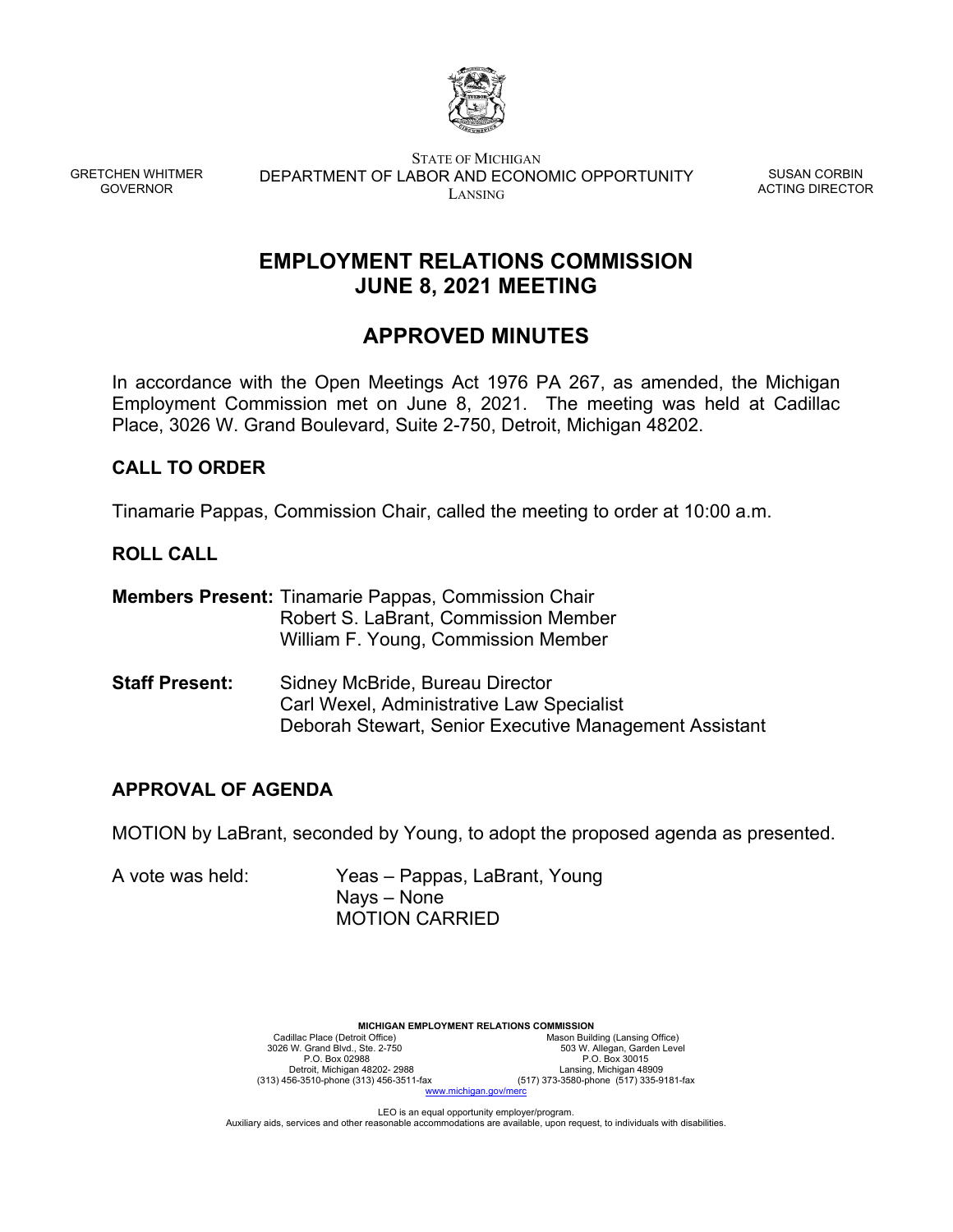# **APPROVAL OF MINUTES**

MOTION by Young, seconded by LaBrant, to approve the proposed minutes of the regular MERC monthly meeting of May 11, 2021 as submitted.

| A vote was held: | Yeas - Pappas, LaBrant, Young |
|------------------|-------------------------------|
|                  | Nays – None                   |
|                  | <b>MOTION CARRIED</b>         |

# **DIRECTOR'S REPORT**

The Act 312 and Fact-Finding Reports were reviewed.

The MOAHR ALJ Reports were reviewed.

The MERC Cases in Commission Review was reviewed.

MERC Appellate report was reviewed.

The Election Certification Report and Elections Trends Report were reviewed. Director McBride noted during May 2021, there were five elections conducted with three resulting in the certification of exclusive bargaining representatives.

The Mediation Activity Trends Report was reviewed. The trend is a little lower than in previous months but should increase as more COVID-19 restrictions are lifted and party representatives re-adjust to regular work activity.

The New Case Initiations Monthly reports was reviewed.

## **ADMINISTRATIVE AGENDA**

1. Bureau Director's Updates:

Director McBride noted the following:

- a. COVID-19 Impact:
	- The July 12, 2021 date continues to be the return-to-office date for State employees using a phased-in process. Office of State Employer and LEO have identified a period between the July date and Labor Day as the transition period. Some agencies will be exploring a hybrid arrangement for some employees becoming more permanent.
- b. Rules Revision Project:
	- The project is going well with 4 focus groups already conducted. The remaining focus groups will likely take place sometime in July 2021, especially as in light of some changes related to the MERC e-File system which is central to two of the upcoming focus sessions.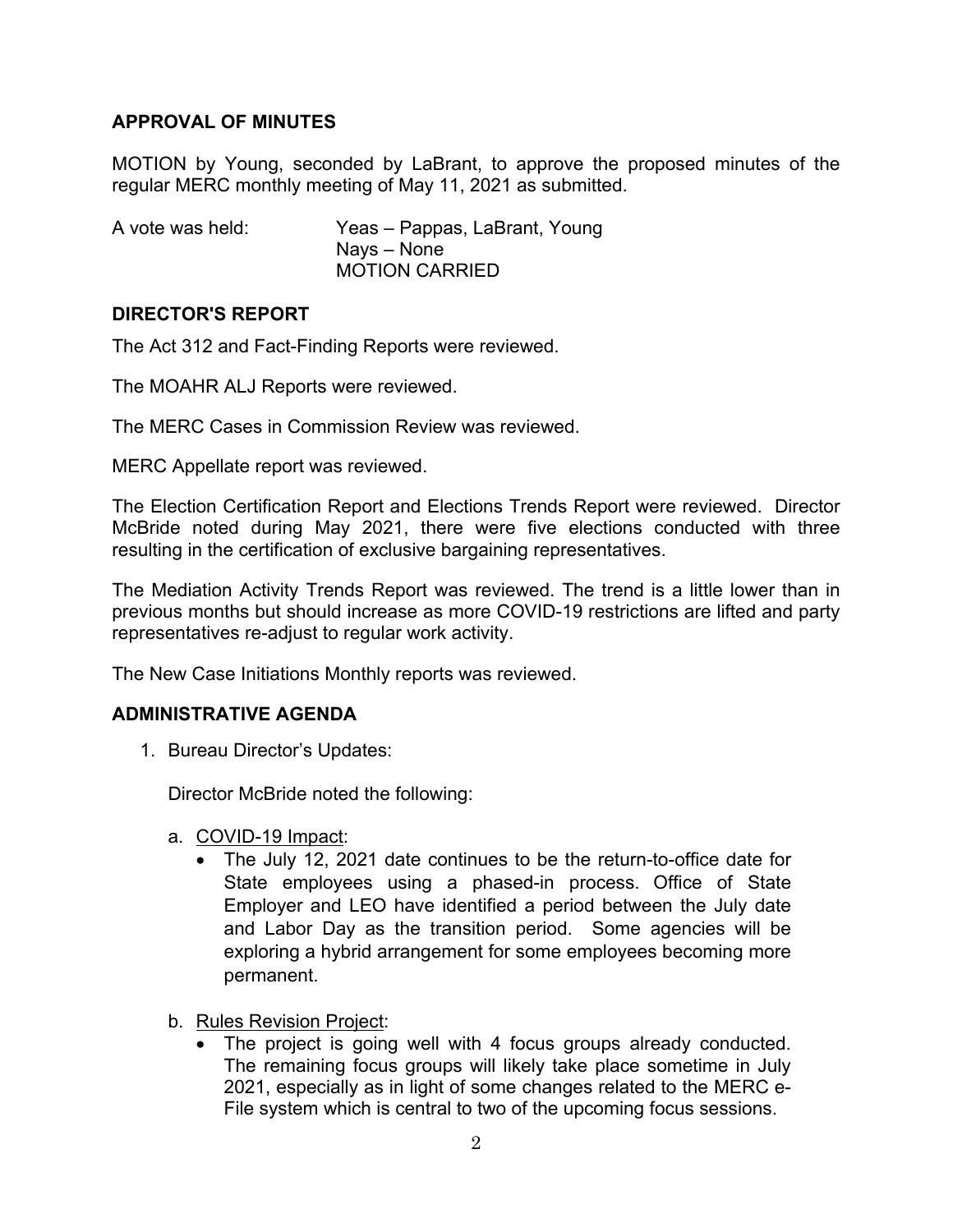- c. Miscellaneous:
	- Discussions with the LEO Executives should resume on various aspects that relate to the remote attendance by Commissioners during monthly public meetings. Director McBride will update the Commission as appropriate.
- 2. The next regular meeting of the Commission was confirmed for Tuesday, July 13, 2021 at 10:00 a.m. with the location to be determined. It was moved by Young and seconded by LaBrant to approve the meeting date and time.

| A vote was held: | Yeas – Pappas, LaBrant, Young |
|------------------|-------------------------------|
|                  | Nays – None                   |
|                  | <b>MOTION CARRIED.</b>        |

## **DECISIONAL AGENDA**

#### **The Commission decided the following matters:**

*\* Wayne County & Michigan AFSCME 25 & Michigan Association of Public Employees*, Case No. 20-L-1803-RC*.* 

Commissioner Young summarized the dispute underlying the case. It was moved by Young and seconded by Pappas to dismiss the petition. Commissioner LaBrant dissented.

| A vote was held: | Yeas – Pappas, Young  |
|------------------|-----------------------|
|                  | Nays – LaBrant        |
|                  | <b>MOTION CARRIED</b> |

*\* City of Detroit (Dept. of Transportation) & Amalgamated Transit Union, Local 26 & Frank Lacey*, Case Nos. 19-K-2181-CE & 19-K-2182-CU*.* 

Commissioner Young summarized the dispute underlying the case. It was moved by Young and seconded by LaBrant to adopt the recommendations of the ALJ.

| A vote was held: | Yeas – Pappas, LaBrant, Young |
|------------------|-------------------------------|
|                  | Nays – None                   |
|                  | <b>MOTION CARRIED</b>         |

*\* City of Farmington Hills & AFSCME Council 25 & Technical, Professional & Officeworkers Association of Michigan*, Case No. 20-K-1702-RC*.* 

Commissioner LaBrant summarized the dispute underlying the case. It was moved by LaBrant and seconded by Young to dismiss the petition.